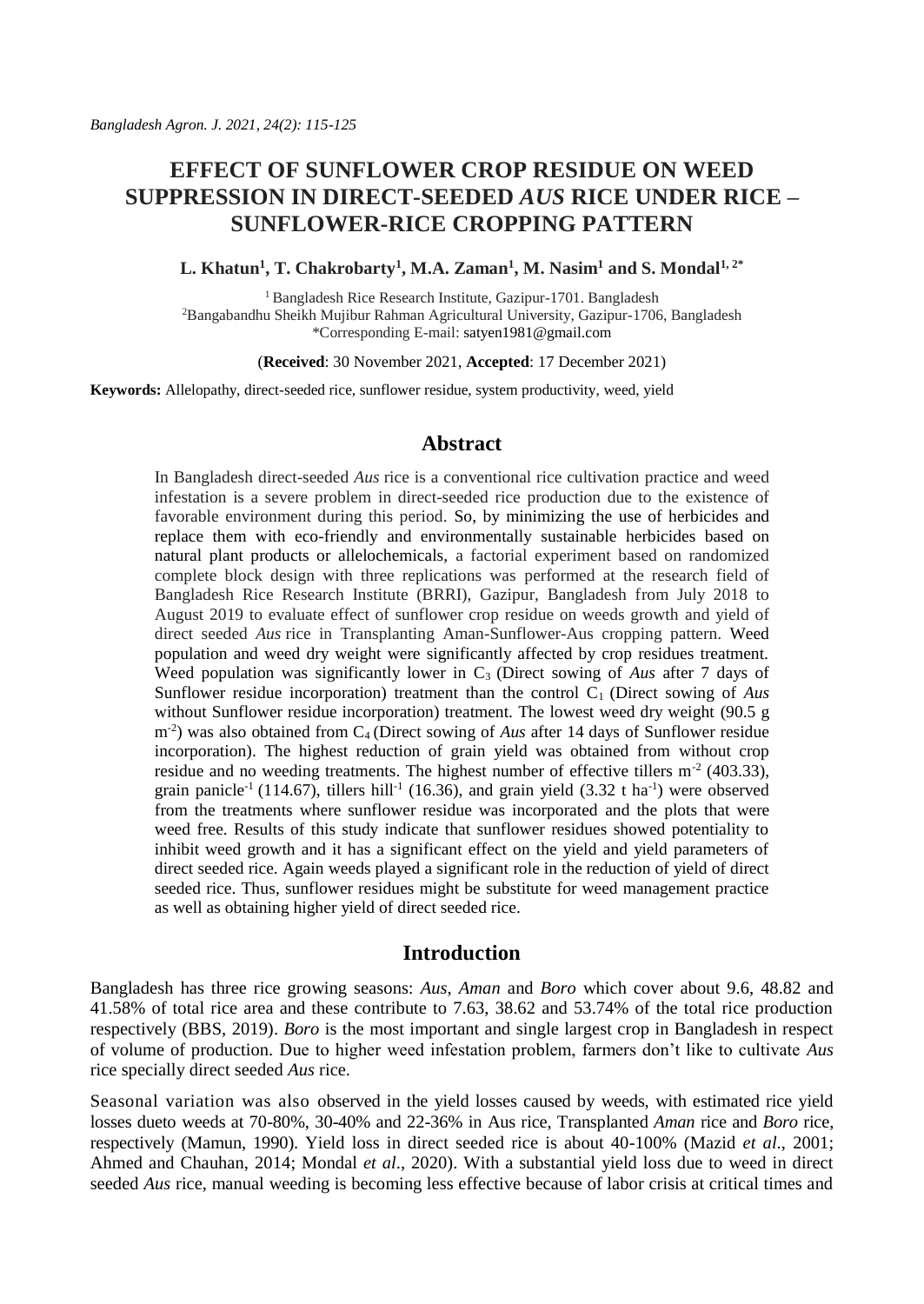increased labor costs. Due to labor scarcity and lack of proper technologies, chemical weed control is becoming popular than hand weeding (Ahmed *et al*., 2011; Hasanuzzaman *et al*., 2008).

Chauhan *et al*. (2015) was found that even after the application of pre and post-emergence herbicides, it was not enough to achieve adequate weed control in direct seeded rice. To overcome the problems related to herbicides, use of allelopathic strategies is an alternative way in weed management for sustainable agriculture (Narwal, 1997).The application of the allelopathic properties of some crops (e.g. sunflower) has been suggested for weed management due to the possibility of reducing the application of expensive, pollutant synthetic herbicides (Belz, 2007; Kruse *et al*., 2000). As a tool for biological weed control in crop production, allelopathy may be natural technique (Cheema and Khaliq, 2000; Heidarzadeh *et al*., 2010). Even in alley cropping system direct seeded Aus rice is a good practice to uphold rice yield, minimizing weed infestation and soil health improvement through incorporation of pruning materials (Mondal *et al*., 2013). Considering the above point of view, the present study was conducted to determine the allelopathic and residual potential of sunflower towards weeds and yield performance of direct seeded rice.

# **Materials and Methods**

The experiment was carried out at the research farm of Bangladesh Rice Research Institute (BRRI), Gazipur, Bangladesh in medium high land during July 2018 to August 2019 (Aman-2018 to Aus 2019). The experimental field belongs to the Agro-Ecological Zone -28 (Madhupur Tract). Soil texture was clay loam. The experiment was executed in factorial randomized complete block design with three replications. The treatments were**:**

Factor A: Time of crop residue incorporation: C1: Direct sowing of *Aus* without Sunflower residue incorporation, C2: Direct sowing of *Aus* immediately after Sunflower residue incorporation, C3: Direct sowing of *Aus* after 7 days of Sunflower residue incorporation and C4: Direct sowing of *Aus* after 14 days of Sunflower residue incorporation and Factor B: Weeding:  $W_1$ : Weeding and  $W_2$ : No Weeding.

The experiment was conducted under T. *Aman* (var. BRRI dhan71)-Sunflower- DS (direct seeded) *Aus* (var. BRRI dhan83) cropping pattern to determine the effect of sunflower residue incorporation on weed scenario in direct seeded *Aus* rice and the system productivity of the following pattern. The seed of *Aman* rice was sown in the first week of July 2018 and twenty-five days old seedlings of Transplanting*Aman*rice var. BRRI dhan71 were transplanted on using 2-3 seedlings hill<sup>-1</sup> at a spacing of  $20 \times 20$  cm and harvested at last week of November 2018. Sunflower var. BARI Sunflower-2 were sown at a depth of 1 cm in December 2018. Seeds were planted with inter-row and interplant spacing of 50 and 25 cm, respectively. A basal dose of 180 urea, 160 triple super phosphates, 150muriate of potash and 150 kgha-1was applied in each plot. Plots were irrigated as per necessary for sunflower. After 90 days of sowing, mature sunflower plants were decapitated. Remaining vegetative parts were uprooted, chopped into 3-5 cm to incorporate in the soil by ploughing in the recommended plot as per treatment.

Direct seeded *Aus* rice var. BRRI dan83 (growth duration 103 days) was selected. Seeds were sown continuously by maintaining 20 cm line to line distance according to the treatment at three dates (29 March 2019, 4 April 2019 and 11 April, 2019) and after sowing irrigation were ensured for germinating the seed. The recommended dose of chemical fertilizers was: 150 urea, 52 triple super phosphate and 75 kgha-1 muriate of potash.

#### **Growth and yield attributes of rice**

In case of T. *Aman* rice the crop cut area was  $6 \text{ m}^2$  for grain yield measurement and 4 hills from three different place (4 hills  $\times$  3=12 hills) of the plot were taken for obtaining yield attributing characters of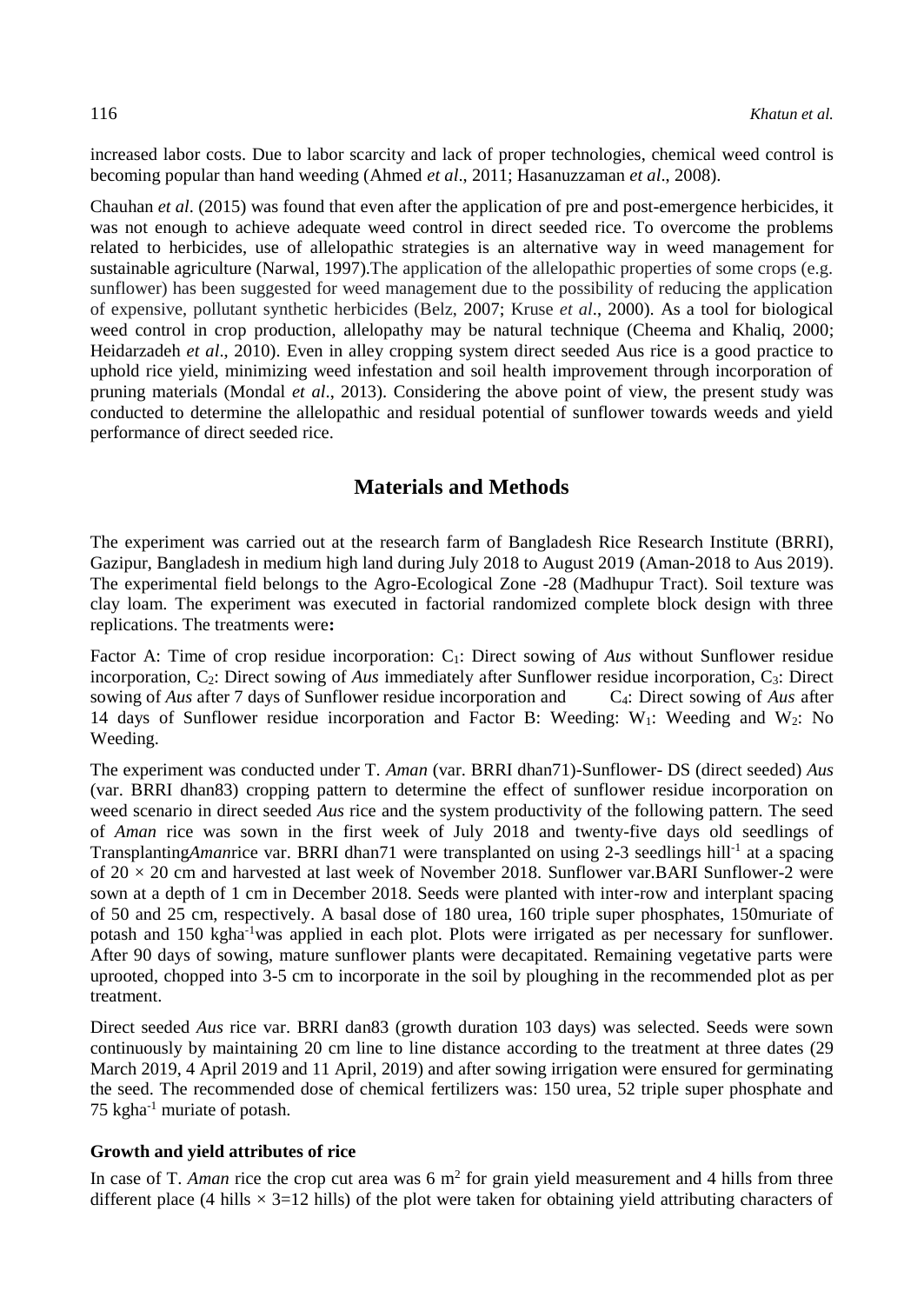rice. The data were recorded on grain weight (kg), straw weight (kg), moisture percentage (%), tiller number hill<sup>-1</sup>, panicle number hill<sup>-1</sup>, grain panicle<sup>-1</sup>, unfilled spikelet panicle<sup>-1</sup>, thousand grain weight (g). In *Aus* season data on weed parameters at 40 and 55 days after sowing the rice and alsorecorded on grain weight (kg), moisture percentage  $(\%)$ , tiller number hill<sup>-1</sup>, effective tiller m<sup>-2</sup> and filled spikelet panicle<sup>-1</sup>. Biological yield was calculated by using following formula. Biological yield= Grain yield + straw yield.

#### **Growth and yield attributes of sunflower**

Plant height (cm), stem diameter (cm), capitulum diameter (cm), number of seeds per capitulum, thousand seed weight and total seed weight (kg) of the plot were recorded.

### **Weed density and dry matter production**

Weed samples were collected from prefixed location of  $1 \text{ m} \times 1 \text{ m}$  area in each plot. Collected weeds were separated into grass, sedge and broadleaf and were expressed in number m<sup>-2</sup>.

After counting the weeds were firstly dried in shade for removing extra moisture and then oven dried at 70 °C for 48 h and weighed (g).

#### **Statistical Analysis**

All data were statisticallyanalyzed through STAR (Statistical Tools for Agricultural Research) statistical package and treatment means were compared by LSD test at 5% level of significance.

# **Results**

#### **Yield and yield component of** *Aman* **rice (BRRI dhan71)**

There was no significant difference among the treatments in case of tiller, panicle number hill<sup>-1</sup> filled spikelets and 1000- grain weight.

Table 1. Effect of weeding and crop residue of sunflower on yield component of *Aman* rice, BRRI dhan71

| Crop                  |          |             | Weeding $(W_1)$            |           | No weeding $(W_2)$ |             |                                |           |  |
|-----------------------|----------|-------------|----------------------------|-----------|--------------------|-------------|--------------------------------|-----------|--|
| residue of            | Tiller   | Panicle     | Filled                     | Thousand  | Tiller no.         | Panicle     | Filled                         | Thousand  |  |
| sunflower             | no.      | $no.hill-1$ | spikelets                  | grain wt. | $hill-1$           | $no.hill-1$ | spikeletspanicle <sup>-1</sup> | grain wt. |  |
|                       | $hill-1$ |             | panicle <sup>-1</sup> (no. | (g)       |                    |             | (no.)                          | (g)       |  |
| C1                    | 9.58     | 8.01        | 87.19                      | 24.08     | 9.00               | 8.25        | 86.03                          | 24.22     |  |
| C <sub>2</sub>        | 10.33    | 9.58        | 83.82                      | 24.04     | 10.55              | 9.75        | 87.09                          | 23.87     |  |
| C <sub>3</sub>        | 12.00    | 11.67       | 86.58                      | 24.23     | 11.89              | 10.02       | 84.73                          | 24.17     |  |
| C4                    | 13.01    | 12.23       | 87.18                      | 24.05     | 12.33              | 11.11       | 86.37                          | 24.25     |  |
| LSD <sub>(0.05)</sub> | NS       | NS          | NS                         | <b>NS</b> | NS                 | NS          | NS                             | <b>NS</b> |  |
| CV(%)                 | 1.70     | 1.47        | 4.79                       | 0.83      | 1.70               | 1.47        | 4.79                           | 0.83      |  |

NS=Not significant

#### **Grain yield and Biological Yield of BRRI dhan71**

Grain yield and biological yield of BRRI dhan71 showed insignificant difference among the treatments. On an average BRRI dhan71 gave similar yield and biological yield in all the treatments (Fig.1).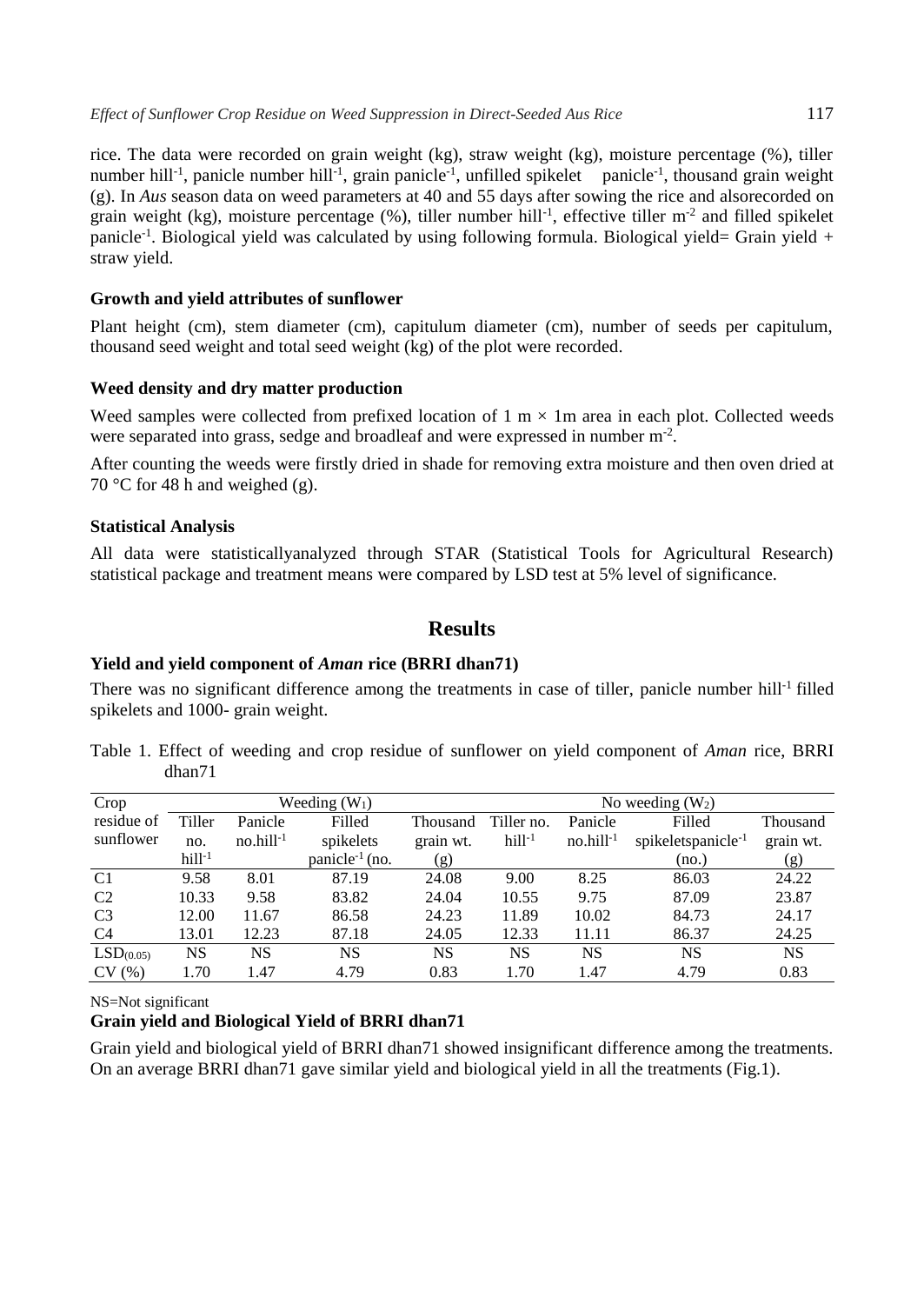

Fig. 1. Variation in grain yield and biological yield influenced by sunflower crop residue and weeding.

#### **Yield and yield component of sunflower**

There was no significant difference in case of plant height among the treatments. Stem diameter showed statistically significant difference among the treatments. The highest stem diameter (2.38 cm) was recorded in  $C_1W_2$  followed by  $C_4W_1$  (2.28 cm) treatment and the lowest value in  $C_4W_2$  (1.33 cm) followed by  $C_3W_2$  (1.51 cm) treatment (Table 2). Maximum capitulum diameter (22.67 cm) was found in  $C_1W_2$  treatment followed by  $C_2W_1$  (20.67 cm) and  $C_4W_1$  (19.67 cm) and minimum capitulum diameter (8.00 cm) was recordedin  $C_4W_2$  treatment (Table 2). Maximumnumber of seeds per capitulum (546.67) was found in C<sub>4</sub>W<sub>1</sub> treatment followed by C<sub>1</sub>W<sub>2</sub> (520.00), C<sub>2</sub>W<sub>1</sub> (446.67) and C<sub>2</sub>W<sub>2</sub> (446.6) where minimumnumber of seeds per capitulum (246.67) was in  $C_1W_2$  followed by  $C_4W_2$  (313.33) treatment (Table 2). Maximum value of thousand seeds weight(67.33 g) was found in  $C_4W_1$  followed by  $C_3W_2$  (65.66 g) and  $C_4W_2$  (65.00 g) and minimum thousand seeds weight(67.33 g) was registered in  $C_3W_1$  (62.33 g) followed by  $C_1W_2$  (62.66 g) (Table 2). The maximumseed yield was found in  $C_1W_2$  $(2.43 \text{ tha}^{-1})$  treatment followed by C<sub>4</sub>W<sub>1</sub> (2.32 tha<sup>-1</sup>) and C<sub>2</sub>W<sub>1</sub> (2.14 tha<sup>-1</sup>) and lowest yield (1.46 tha<sup>-1</sup>) was recorded in  $C_2W_2$  treatment (Table 2). Maximum yield of sunflower (2.43 t ha<sup>-1</sup>) was observed in  $C_1W_2$  treatment followed by  $C_4W_1$  (2.32 t ha<sup>-1</sup>) and  $C_2W_1$  (2.14 t ha<sup>-1</sup>) treatments. Minimum yield (1.46) was in  $C_2W_2$  followed by  $C_4W_2$  (1.68 t ha<sup>-1</sup>) treatment (Table 2).

|  |  |  |  |  | Table 2. Effect of weeding and crop residue of sunflower on yield and yield componentof sunflower |  |
|--|--|--|--|--|---------------------------------------------------------------------------------------------------|--|
|  |  |  |  |  |                                                                                                   |  |

| Crop           | Weeding $(W1)$ |                   |           |                   |       |              |       | No weeding $(W2)$ |                   |           |       |              |  |
|----------------|----------------|-------------------|-----------|-------------------|-------|--------------|-------|-------------------|-------------------|-----------|-------|--------------|--|
| residue of     | Plant          | <b>Stem</b>       | Capitulum | No.of             | 1000- | Seed         | Plant | Stem              | Capitulum         | No. of    | 1000- | Seed         |  |
| sunflower      | height         | diameter          | diameter  | seeds per         | seed  | vield        |       | height diameter   | diameter          | seeds per | seed  | vield        |  |
|                | (cm)           | (c <sub>m</sub> ) | (cm)      | capitulum $wt(g)$ |       | $(tha^{-1})$ | (cm)  | (cm)              | (cm)              | capitulum | wt.   | $(tha^{-1})$ |  |
|                |                |                   |           |                   |       |              |       |                   |                   |           | (g)   |              |  |
| $C_1$          | 105.00         | 1.78              | 13.33     | 246.67            | 63.00 | 1.75         | 116   | 2.38              | 22.67             | 520.00    | 62.66 | 2.43         |  |
| C <sub>2</sub> | 113.00         | 1.85              | 20.67     | 466.67            | 64.33 | 2.14         | 113   | 2.11              | 14.33             | 446.6     | 63.66 | 1.46         |  |
| $C_3$          | 119.33         | 2.03              | 15.00     | 396.00            | 62.33 | 1.75         | 116   | 1.51              | 10.33             | 396.67    | 65.66 | 1.97         |  |
| C <sub>4</sub> | 103.33         | 2.28              | 19.67     | 546.67            | 67.33 | 2.32         | 127   | 1.33              | 8.00 <sub>b</sub> | 313.33    | 65.00 | 1.68         |  |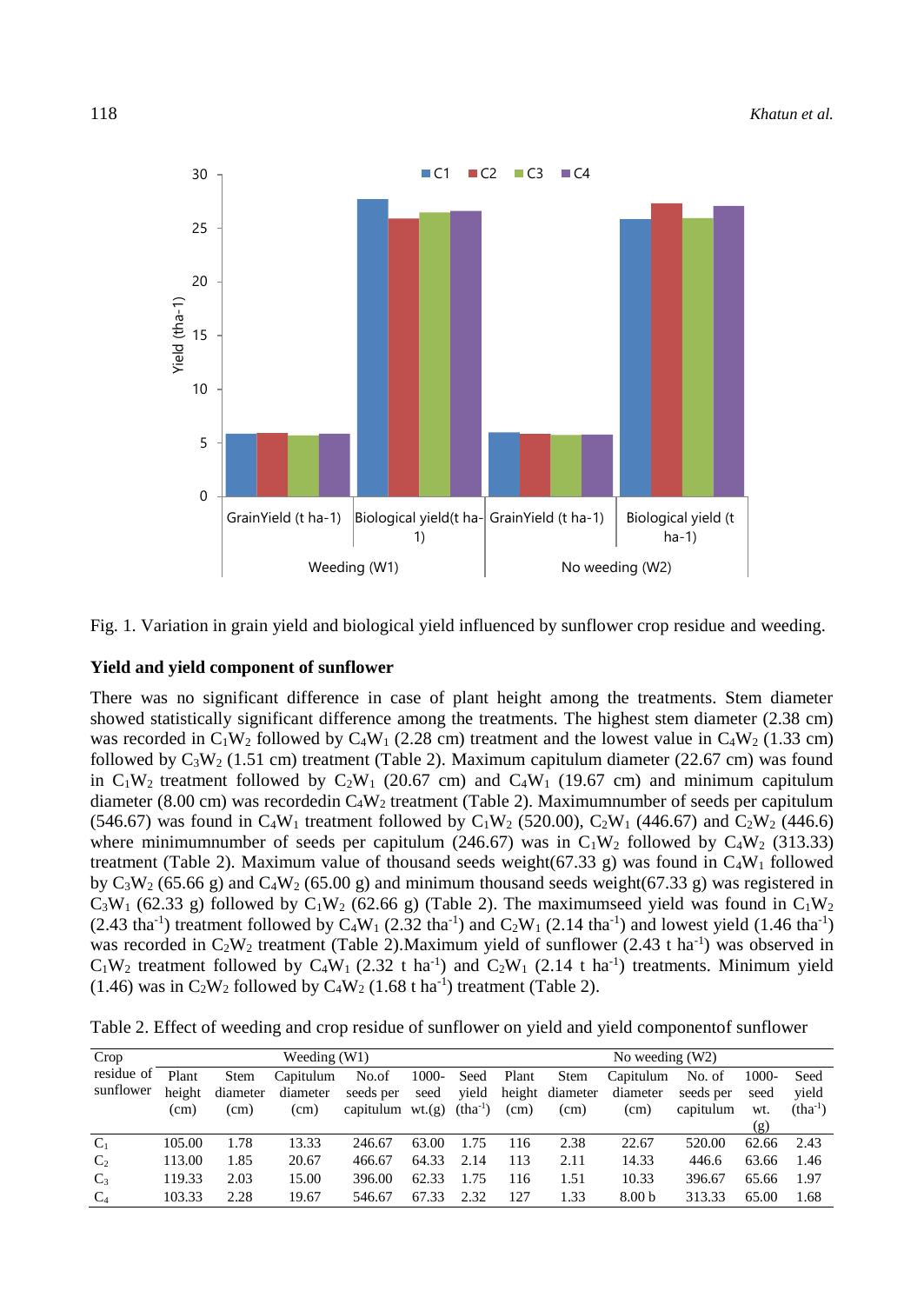| $LSD(0.05)$ NS          | 0.56 | 6.18 | 167.23 NS 0.51 NS |  | $\sim$ 0.56 $\sim$ | 6.18 167.23 NS 0.51                           |  |
|-------------------------|------|------|-------------------|--|--------------------|-----------------------------------------------|--|
| $CV(%)$ 9.12 6.12 10.45 |      |      |                   |  |                    | 9.45 3.73 9.26 9.12 6.12 10.45 9.45 3.73 9.26 |  |

NS=Not significant

#### **Weed scenario**

The experimental field was infested with the naturally occurring weed community including grass, broad leaved and sedge weeds. The weed composition of the plots is presented in Table 4. The most dominant weed species (on the basis of density) encountered in the weedy plots at 40DAS. Number of grasses differed significantly among the treatments. The highest number of grasses (45.33 and 65.00 m-<sup>2</sup>) was observed in the treatments where no sunflower residue was incorporated ( $C_1W_1$  and  $C_1W_2$ ) respectively) and lowest number of grasses  $(13.67 \text{ and } 23.33 \text{ m}^2)$  was recorded in the treatment where *Aus* rice was sown 7 days after the incorporation of sunflower residue ( $C_3W_1$  and  $C_3W_2$  respectively) (Table 3). The highest number of sedges  $m^2$  was registered in C<sub>2</sub>W<sub>1</sub> (254), C<sub>4</sub>W<sub>1</sub> (250) and C<sub>4</sub>W<sub>2</sub> (398) which were statistically different from other treatments and the lowest number of sedges  $m<sup>-2</sup>$  in  $C_1W_1$ (215) treatment followed by  $C_3W_1$  (226) and  $C_3W_2$  (230) treatments (Table 3). The highest number of broadleaved weed m<sup>-2</sup> was found in C<sub>1</sub>W<sub>2</sub> (20.67) treatment followed by C<sub>1</sub>W<sub>1</sub> (20.33) and the lowest in  $C_3W_1$  (10.00) (Table 3). There is no significant difference of dry weight and fresh weight of weeds among the treatments.The effect of crop residue on fresh weight and dry weight of weeds in Rice-Sunflower-Rice cropping pattern was statistically significant. Incorporation of sunflower residue significantly reduced fresh weight and dry weight of weeds. The highest value (660.01  $\rm g$  m<sup>-2</sup>) of fresh weight of weeds was registered in  $C_1$  treatment and the lowest (535.03 g m<sup>-2</sup>) value was in  $C_4$ treatments. The highest value (205.02 g m<sup>-2</sup>) of dry weight was recorded in  $C_1$  treatment which was statistically different from others and the lowest value (125.33  $\text{g m}^2$ ) was in C<sub>4</sub> treatment (Fig. 2).

| Crop                  |        |        | Weeding $(W_1)$           |                   | No weeding $(W_2)$ |        |        |            |           |           |
|-----------------------|--------|--------|---------------------------|-------------------|--------------------|--------|--------|------------|-----------|-----------|
| Residue               | No. of | No. of | No. of                    | fresh wt. Dry wt. |                    | No. of | No. of | No. of     | fresh wt. | Dry wt.   |
|                       | grass  |        | sedge m broadleaf of weed |                   | of weed grass m    |        | sedge  | broad      | of weed   | of weed   |
|                       | $m-2$  | 2      | $m-2$                     | $(g m-2)$         | $(g m^{-2})$       | 2      | $m-2$  | Leaf       | $(g m-2)$ | $(g m-2)$ |
|                       |        |        |                           |                   |                    |        |        | $(m^{-2})$ |           |           |
| $C_1$                 | 45.33  | 215.00 | 20.33                     | 590.02            | 180.01             | 65.00  | 273    | 20.67      | 730.12    | 230.03    |
| C <sub>2</sub>        | 31.67  | 254.00 | 13.67                     | 570.23            | 170.06             | 41.00  | 319    | 14.67      | 710.20    | 190.05    |
| $C_3$                 | 13.67  | 226.00 | 10.00                     | 440.32            | 100.05             | 23.33  | 230    | 14.00      | 630.11    | 180.15    |
| C <sub>4</sub>        | 24.33  | 250.00 | 11.33                     | 400.04            | 90.50              | 36.67  | 398    | 16.00      | 670.02    | 160.21    |
| LSD <sub>(0.05)</sub> | 3.78   | 14.48  | 3.10                      | 54.80             | 23.80              | 3.78   | 14.48  | 3.10       | 54.80     | 23.80     |
| CV(%)                 | 6.15   | 3.50   | 11.72                     | 10.56             | 11.78              | 6.15   | 3.50   | 11.72      | 10.56     | 11.78     |

Table 3. Effect of sunflower crop residue on the growth, plant population and dry matte production of weeds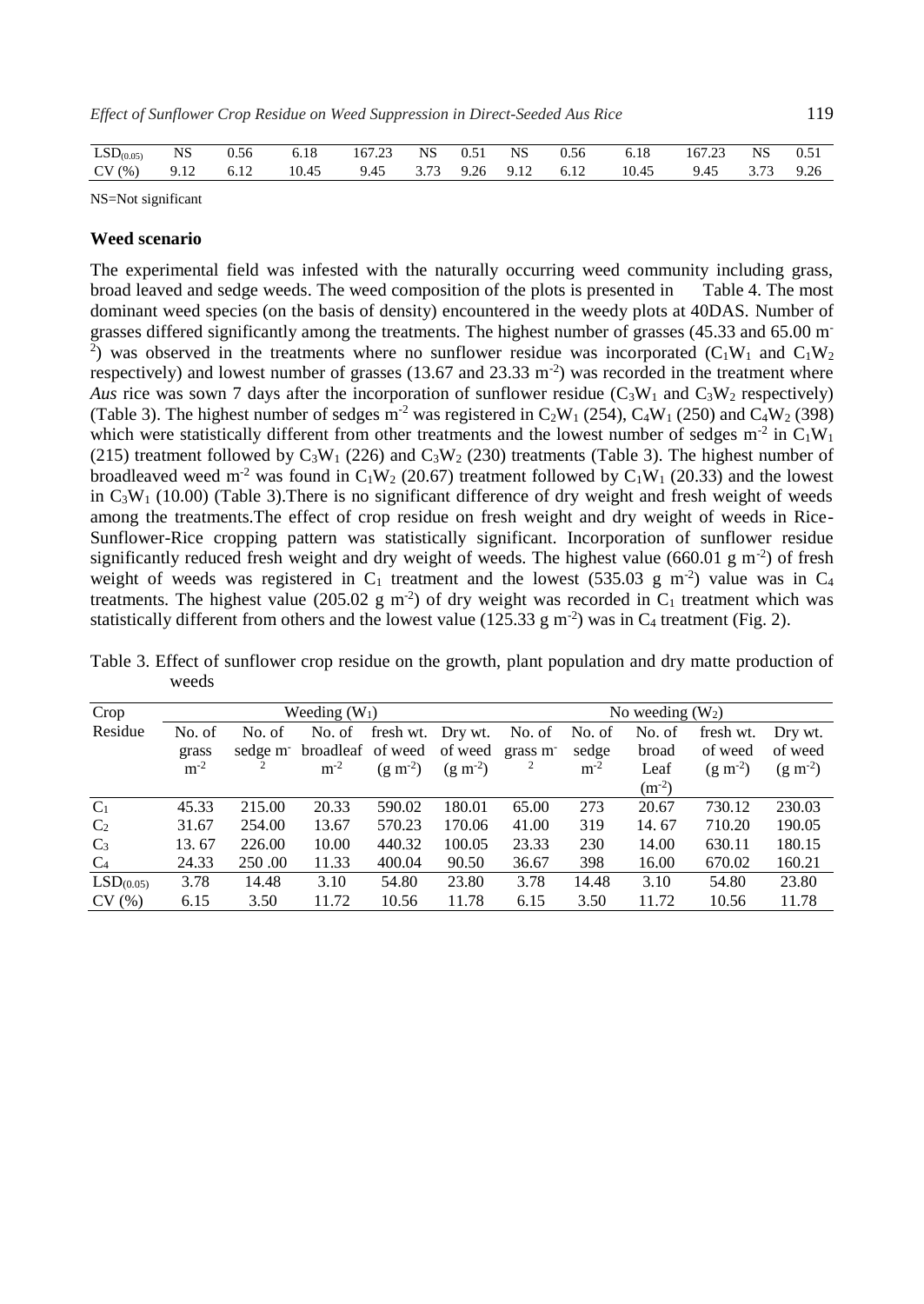

Fig. 2. Effect of sunflower crop residue on fesh and dry weight of weeds in Rice-Sunflower-Rice cropping pattern.

### **Yield and Yield parameters of** *Aus* **rice in Rice-Sunflower-Rice cropping pattern**

Sunflower residue incorporation at different time in combination with the weeding treatments was no significant effect on plant height at harvest. (Table 4). Data presented in Table 1 revealed that there were no significant effects on effective tiller  $m<sup>-2</sup>$  among the treatments combination. There was no significant difference among the treatments in case of number of tillers hill<sup>-1</sup>(Table 4). Grains per panicle showed insignificant different among the treatments. Maximum number of Filled spikeletspanicle<sup>-1</sup>(114.67) was observed in  $C_2W_1$  followed by  $C_3W_1$  (113.67) treatment and minimum number of filled grains panicle<sup>-1</sup>(114.67) was found in  $C_1W_2$  (75.33) treatment (Table 4). There was no significant difference among various treatments combination (Table 4).

| Crop                    |                         |                                           | Weeding $(W_1)$                     |                                                     | No weeding $(W_2)$          |                                |                                            |                                     |                                                     |                             |  |
|-------------------------|-------------------------|-------------------------------------------|-------------------------------------|-----------------------------------------------------|-----------------------------|--------------------------------|--------------------------------------------|-------------------------------------|-----------------------------------------------------|-----------------------------|--|
| residue of<br>sunflower | plant<br>height<br>(cm) | <b>Effective</b><br>tiller<br>$m-2$ (no.) | <b>Tillers</b><br>$hill-1$<br>(no.) | <b>Filled</b><br>spikelets<br>panicle <sup>-1</sup> | Grain<br>vield<br>$(tha-1)$ | <b>Plant</b><br>height<br>(cm) | <b>Effective</b><br>tillers<br>$m-2$ (no.) | <b>Tillers</b><br>$hill-1$<br>(no.) | <b>Filled</b><br>spikelets<br>panicle <sup>-1</sup> | Grain<br>vield<br>$(tha-1)$ |  |
|                         |                         |                                           |                                     | (no.)                                               |                             |                                |                                            |                                     | (no.)                                               |                             |  |
| C <sub>1</sub>          | 99.00                   | 385.00                                    | 13.67                               | 105.00                                              | 2.75                        | 97.67                          | 262.33                                     | 4.67                                | 75.33                                               | 1.72                        |  |
| C <sub>2</sub>          | 103.67                  | 403.33                                    | 16.33                               | 114.67                                              | 3.21                        | 98.33                          | 269.67                                     | 5.67                                | 93.67                                               | 2.39                        |  |
| C <sub>3</sub>          | 104.00                  | 394.00                                    | 15.67                               | 113.67                                              | 3.32                        | 98.67                          | 316.33                                     | 6.00                                | 86.67                                               | 2.26                        |  |
| C4                      | 102.67                  | 267.83                                    | 13.33                               | 102.33                                              | 3.00                        | 99.33                          | 265.33                                     | 4.33                                | 88.33                                               | 1.99                        |  |
| LSD <sub>(0.05)</sub>   | NS.                     | 73.79                                     | 2.03                                | 6.78                                                | 0.21                        | NS                             | 73.79                                      | 2.03                                | 6.78                                                | 0.21                        |  |
| CV(%)                   | 5.05                    | 9.16                                      | 8.33                                | 7.95                                                | 9.53                        | 5.05                           | 9.16                                       | 8.33                                | 7.95                                                | 9.53                        |  |

Table 4. Yield and yield parameters of *Aus* rice (var. BRRI dhan83) in Rice-Sunflower-Rice cropping Pattern

NS=Not significant

# **Effect of crop residue on filled spikeletspanicle-1andgrain yield (t ha-1 )of** *Aus* **Rice**

Crop residue incorporation of sunflower had significant effect on filled spikelets panicle<sup>-1</sup> and grain yield (t ha<sup>-1</sup>) of *Aus* rice. The highest filled spikeletspanicle<sup>-1</sup> (104.17) was observed in the treatment where *Aus* rice was sown immediately after the incorporation of sunflower residue  $(C_2)$  which was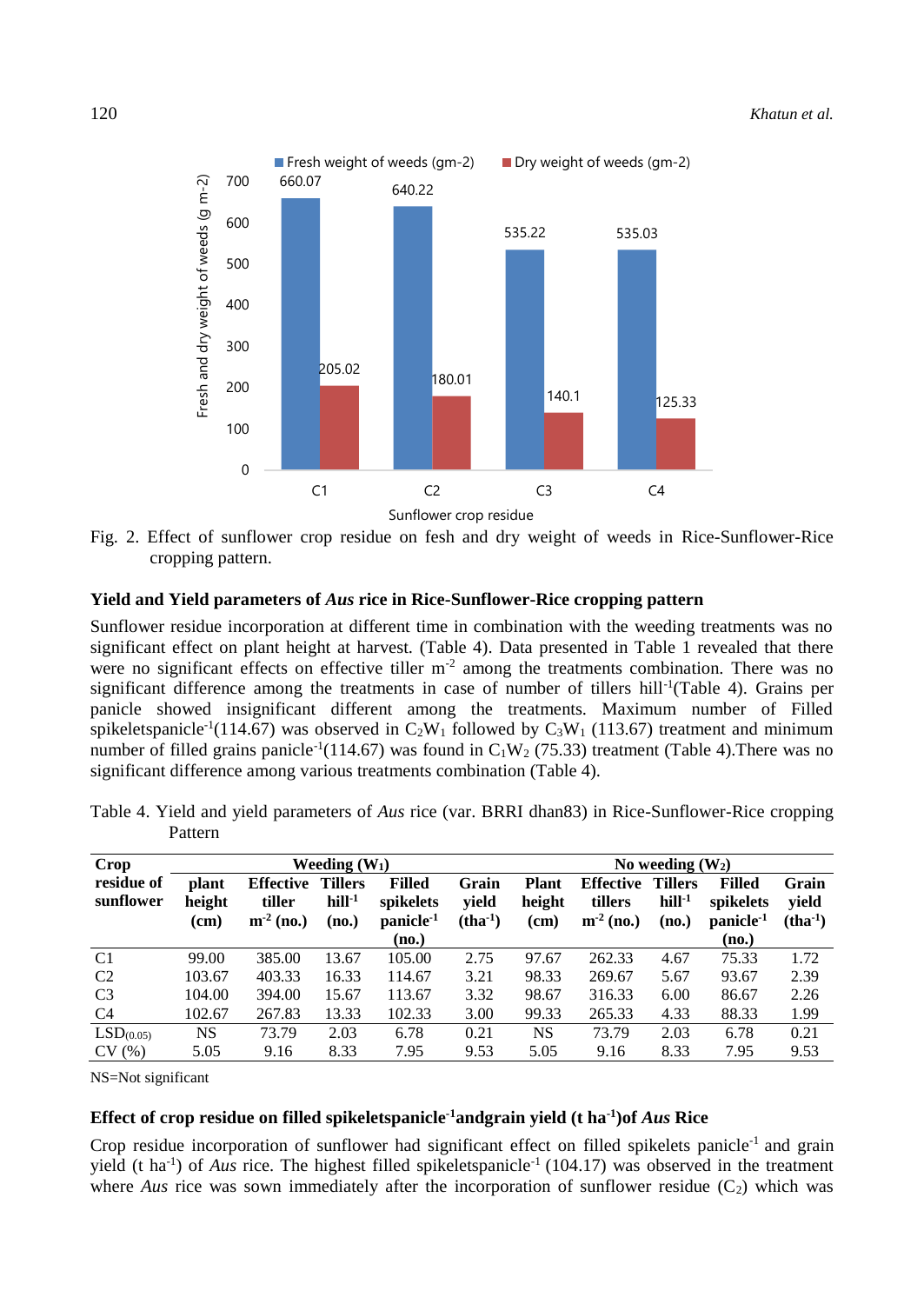statistically identical with the treatment where *Aus* rice was sown seven days after the incorporation of sunflower residue  $(C_3)$  and lowest value (90.17) was noted where no residue was incorporated (Fig. 2). Grain yield of rice was significantly influenced by crop residue incorporation of sunflower at different time. The highest grain yield  $(2.80 \text{ t ha}^{-1})$  was found in  $(C_2)$  which was statistically similar with the treatment  $C_3$  (1.79 t ha<sup>-1</sup>). The lowest grain yield (2.23 t ha<sup>-1</sup>) was noted in the treatment (C<sub>1</sub>) where no residue was incorporated (Fig. 3). Effective tillers  $m^2$ , tillers hill<sup>-1</sup>, filled spikelets panicle<sup>-1</sup> and yield (t ha-1 ) of *Aus* were significantly affected by weed management practices. The highest value of effective tillers m<sup>-2</sup> (362.54), tillers hill<sup>-1</sup> (14.75), filled spikelets panicle<sup>-1</sup> (108.92) and yield (3.07 t ha<sup>-1</sup>) of *Aus* was found in weeding plot and lowest was in no weeding plot (Fig. 4).



Fig. 3. Effect of crop residue on filled spikelets panicle-1 and yield of *Aus* rice in Rice-Sunflower-Rice cropping pattern.



#### **Weeding**

Fig. 4. Effect of weeding on effective tillers m<sup>-2</sup>, tillers hill<sup>-1</sup>, filled spikelets panicle<sup>-1</sup> and yield of Aus in Rice-Sunflower-Rice cropping pattern.

**Rice equivalent yield (REY) of the cropping patterns**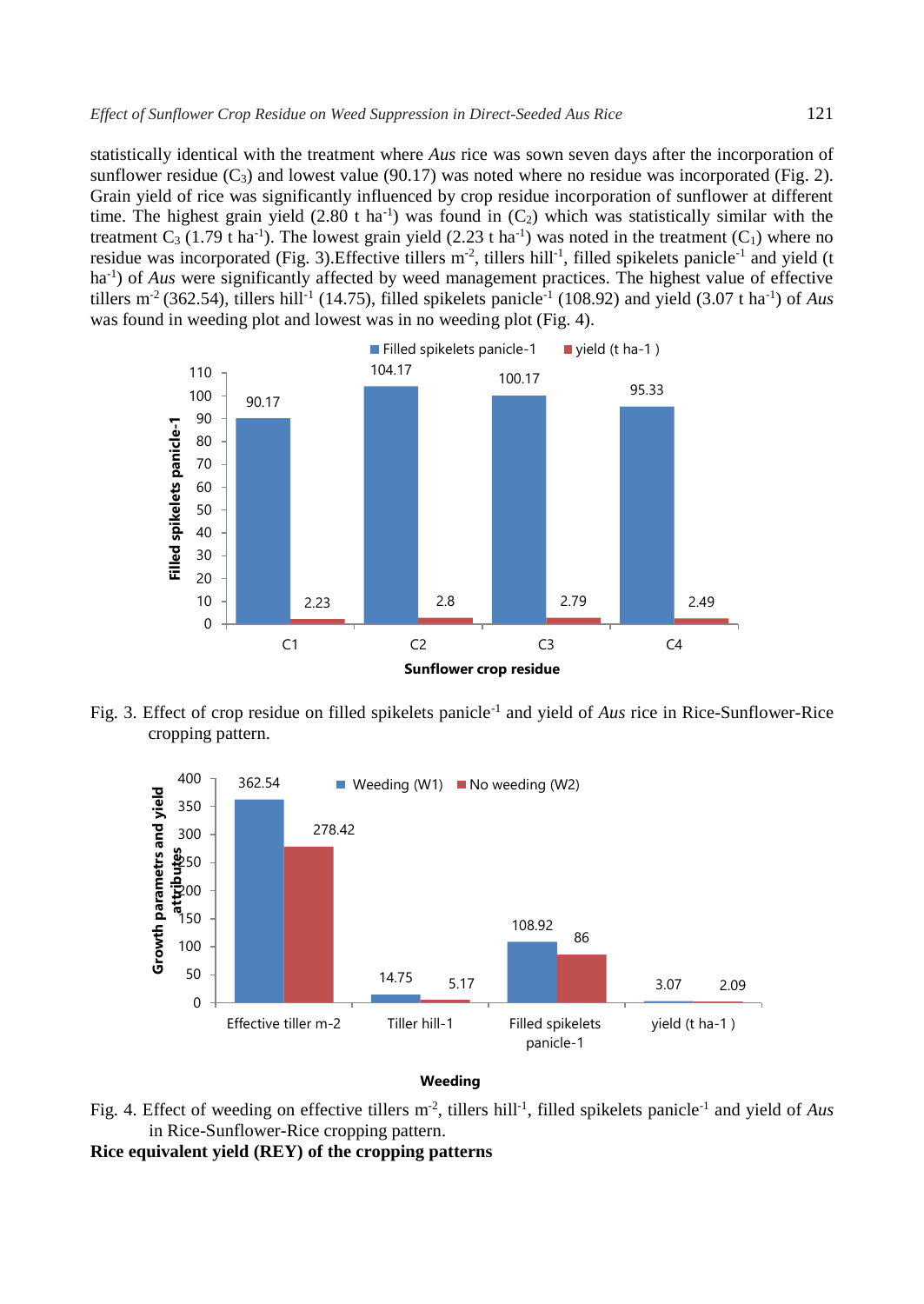There was no significant difference in REY among the treatments. The highest REY was registered in  $C_4W_1$  (19.31 t ha<sup>-1</sup>) followed by  $C_2W_1$  (18.78 t ha<sup>-1</sup>) and  $C_1W_2$  (18.65 t ha<sup>-1</sup>) treatments and the lowest in  $C_2W_2$  (14.83 t ha<sup>-1</sup>) treatment (Table 5).

Table 5. Rice equivalent yield(t ha<sup>-1</sup>) of Rice-Sunflower-Rice cropping pattern

| Crop residue of sunflower | Weeding $(W_1)$ | No weeding $(W_2)$ |
|---------------------------|-----------------|--------------------|
| $C_1$                     | 16.51           | 18.65              |
| C <sub>2</sub>            | 18.78           | 14.83              |
| $C_3$                     | 16.88           | 16.86              |
|                           | 19.31           | 15.32              |
| LSD <sub>(0.05)</sub>     | NS              | NS                 |
| CV(%)                     | 12.05           | 12.05              |

# **Discussion**

Among the sunflower residue treatments, the significantly higher number of weeds (grass and broadleaf) was recorded in the plots  $(45.33 \text{ and } 20.33 \text{ m}^2 \text{ respectively})$  which were not treated with sunflower residue incorporation and the lowest value of weeds (grass and broadleaf) in  $C_3W_1$  (10.00 m<sup>-</sup> <sup>2</sup>) and  $C_3W_2$  (14.00 m<sup>-2</sup>) treatment where *Aus* seeds were directly sown after seven days of sunflower residue incorporation. There was significant reduction of weed number in sunflower residue incorporated plot. This might be due to inhibition of weed growth by allelopathic effect of sunflower residue. Sunflower rhizosphere soil reduces the seedling growth (population, plant height) and yield attributes (seed and biomass) of P. hysterophorus and Trianthemaportulacastrum weeds in pot experiments. The effect of such soil was due to the presence of allelochemicals (p-hydroxybenzoic acid, vanillic acid, caffic acid, ferulic acid) released by sunflower roots in soil (Rawat *et al*., 2011). Sarker*et al.* (2020) also found the highest weed population  $(9.67 \text{ m}^2)$  with no sunflower crop residues and the lowest weed population  $(1.67 \text{ m}^2)$  was found in the treatments where 2.0 t ha<sup>-1</sup> of sunflower crop residues was used in transplanted Aman rice and also reported that application of sunflower residues reduce weed. Allelopathic effects of sunflower on other crops and weeds are well established in the literature **(**Mahmood *et al*., 2013).

Again the effect of crop residue on fresh weight and dry weight of weeds was significant. The highest value of fresh weight (660.01 g m<sup>-2</sup>) was found in  $C_1$  (Direct sowing of T. Aus without Sunflower residue incorporation) and dry weight (205.02 g m<sup>-2</sup>) was found in  $C_1$  treatment and lowest value of fresh weight (535.03 g m<sup>-2</sup>) and dry weight (125.33 g m<sup>-2</sup>) was in C<sub>4</sub> (Direct sowing of T. Aus after 14 days of Sunflower residue incorporation ) treatment followed by  $C_3$  (Direct sowing of T. Aus after 7 days of Sunflower residue incorporation) treatment. Similar trend in weed dry weight was observed by Sahoo *et al.* (2020). They reported that significantly lower weed dry weight was recorded in the sunflower residue incorporation plot  $(69.7 \text{ g m}^2)$  which was lesser than sunflower residue removal (71.1 g m<sup>-2</sup>) and control (73.6 g m<sup>-2</sup>) at 40 days after sowing/transplanting.

Maximum plant height (104.0 cm) of *Aus* rice was found in  $C_3W_1$  treatment followed by  $C_2W_1$ (103.67 cm) and C<sub>4</sub>W<sub>1</sub> (102.67 cm) while shortest (99.0 cm) was found in  $C_1W_1$  treatment (control) followed by  $C_1W_2$  (97.67 cm), $C_2W_2$  (98.33 cm), $C_3W_2$  (98.67 cm) and  $C_4W_2$  (99.33 cm).

The highest number of effective tiller m<sup>-2</sup> (403.33) was registered in  $C_2W_1$  treatment followed by  $C_3W_1$ (394.00) and C<sub>1</sub>W<sub>1</sub> (385.00) treatments. The lowest number of effective tiller m<sup>-2</sup> (262.33) in C<sub>1</sub>W<sub>2</sub> treatment followed by  $C_4W_2$  (265.33) treatments. Islam *et al.*, (2018) reported the lowest number of effective tiller hill<sup>-1</sup> due to the severe crop weed competition in the weedy treatment whereas, the highest number was found in weed free treatment because of no crop-weed competition in T. Aman rice. The highest number of panicles  $m<sup>2</sup>$  (305.00) was recorded from weed free plots by manual weeding in transplanted rice (Tanu et al. 2020). Maximum number of tiller hill<sup>-1</sup> (16.36) was found in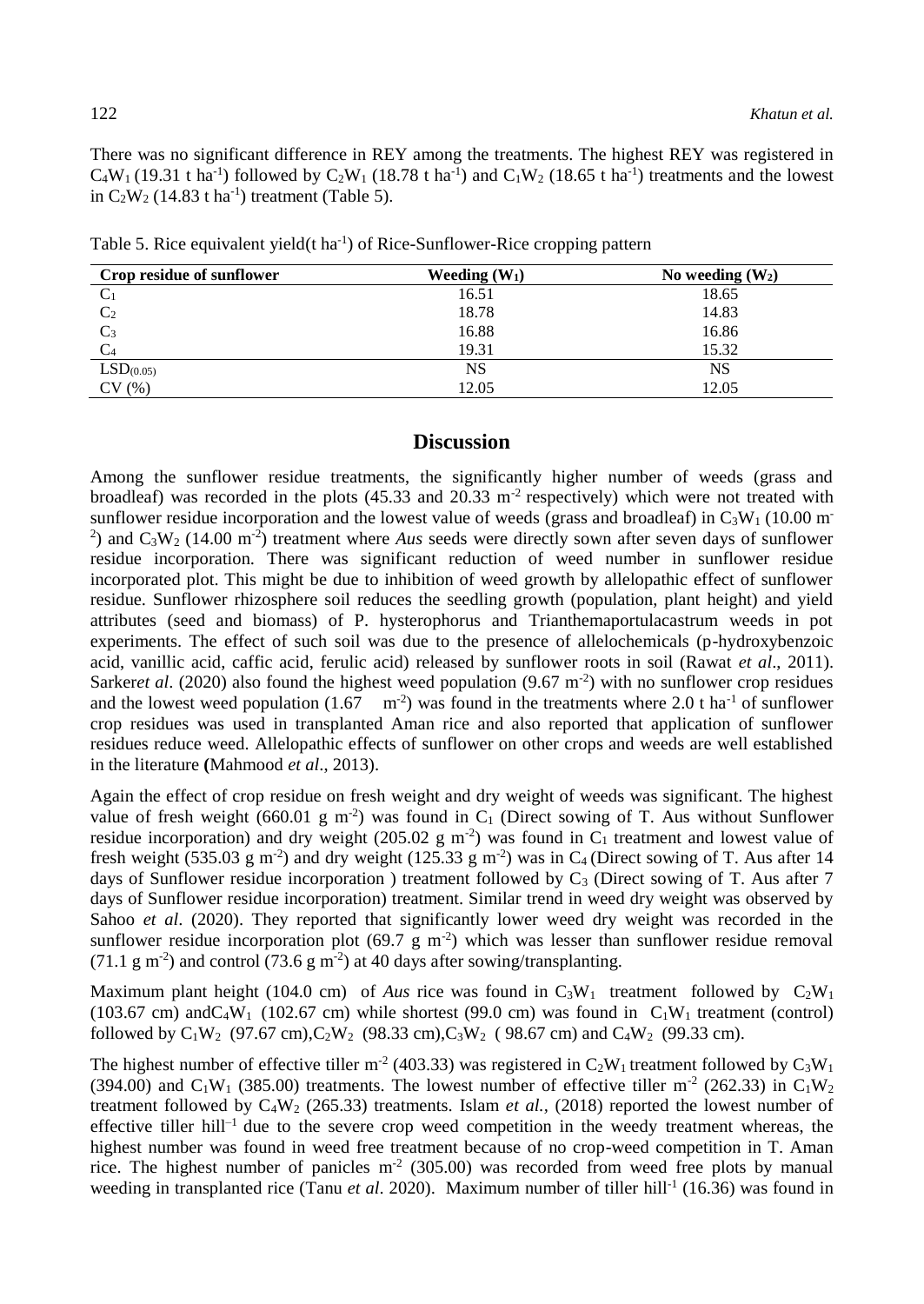weed free treatment  $(C_2W_1)$  followed by  $C_3W_1$  (15.67). The highest number of tiller hill<sup>-1</sup> may be due to the reduction of inter species competition between crop and weed thus facilitated efficient utilization of resources viz., sunlight, nutrient and moisture to produce effective tillers. The lowest tiller hill<sup>-1</sup> (4.33) was in weed containing treatment ( $C_4W_2$ ) followed by  $C_1W_2$  (4.67) treatment.

Again the highest number of filled spikelets panicle<sup>-1</sup> (114.67) was observed in  $C_2W_1$  followed by  $C_3W_1$  (113.67) treatment and minimum number of filled spikelets panicle<sup>-1</sup> (75.33) was found in  $C_1W_2$ treatment. The reason for higher plant height, more number of Effective tiller  $m<sup>2</sup>$  and filled spikelets panicle-1 in the weed free treatments might be due to the fact that there was lower weed-crop competition in terms of dry matter production of weeds as well as good source sink relationship which allowed the crop to absorb the required amount of nutrient, water and sunlight for its growth, production of panicles  $m<sup>2</sup>$  and grains panicle<sup>-1</sup>. The highest number of grains panicle<sup>-1</sup> (120.78) was recorded in weed-free treatment and Weedy check treatment gave the lowest no. of grains panicle-1 (78.85) in transplanted rice by Tanu *et al***. (**2020**).** These results are also the substantiating with the results of Acharya and Bhattacharya (2013**).**

The highest yield (3.32 t ha<sup>-1</sup>) was observed in  $C_3W_1$  treatment followed by  $C_2W_1$  (3.21 t ha<sup>-1</sup>) treatment and lowest yield was recorded in  $C_1W_2$  (1.72 t ha<sup>-1</sup>) treatment followed by  $C_4W_2$  (1.99 t ha<sup>-1</sup>) treatment. From the yield data it was observed that in all cases maximum yield was observed in weed free condition and the lowest was in weed containing treatments.

Crop residue incorporation of sunflower had significant effect on filled spikelets panicle<sup>-1</sup> and yield (t ha<sup>-1</sup>) of *Aus* rice. The highest filled spikelets panicle<sup>-1</sup> (104.17) and yield (2.80 t ha<sup>-1</sup>) of *Aus* rice was observed in  $C_2$  (direct sowing of T. Aus immediately after Sunflower residue incorporation) treatment and lowest was in  $C_1$  (Direct sowing of T. Aus without Sunflower residue incorporation) treatment. Sarker *et al.* (2020) also found maximum number of grains panicle<sup>-1</sup> (141.7) by using sunflower crop residues at 2.0 t ha<sup>-1</sup> in transplanted *Aman* rice and the lowest number of grains panicle<sup>-1</sup> (66.83) was produced by no crops residues treatment. The highest numbers of tillers hill-1, numbers of grains panicle<sup>-1</sup>, 1000-grain weight, grain yield and straw yield were observed where wheat crop residues were incorporated @ 2.0 t ha-1 (Ferdousi *et al*., 2017).

Effective tiller m<sup>-2</sup>, tiller hill<sup>-1</sup>, filled spikelets panicle<sup>-1</sup> and yield (t ha<sup>-1</sup>) of *Aus* were significantly affected by weed management practices. The highest value of effective tiller  $m<sup>2</sup>$  (362.54), tiller hill<sup>-1</sup>  $(14.75)$ , filled spikelets panicle<sup>-1</sup> (108.92) and yield  $(3.07 \text{ t} \text{ ha}^{-1})$  of *Aus* was found in weeding plot and lowest was in no weeding plot. Bhurer *et al.* (2013) reported that weed control treatments significantly increased the number of paniclesm<sup>-2</sup>, panicle weight, filled grains/panicle and thousand grain weight.

# **Conclusion**

Results of the present study reveal that application of sunflower residue reduces weed infestation and it has positive effect on yield and yield attributes of rice. Therefore, sunflower residues could be a prospective weed control tool for crop production in modern agricultural science. So, further study is neededon this regard for several yearsto draw a better conclusion on yield performance of different crops, weed status and soil health.

# **References**

- Acharya, S.S. and S.P. Bhattacharya. 2013. Comparative efficacy of pyrazosulfuron ethyl and bentazon with acetamides for weed control in transplanted boro rice (Oryza sativa) in the lower gangetic plain zone of West Bengal, India. Intl. J. Bio-resour. Stress Mng. 4(4): 506- 509.
- Ahmed, S. and B.S. Chauhan. 2014. Performance of Different Herbicides in Dry-Seeded Rice in Bangladesh.The [Scientific](https://www.researchgate.net/journal/The-Scientific-World-Journal-1537-744X) World Journal (3):729418. DOI[:10.1155/2014/729418.](http://dx.doi.org/10.1155/2014/729418)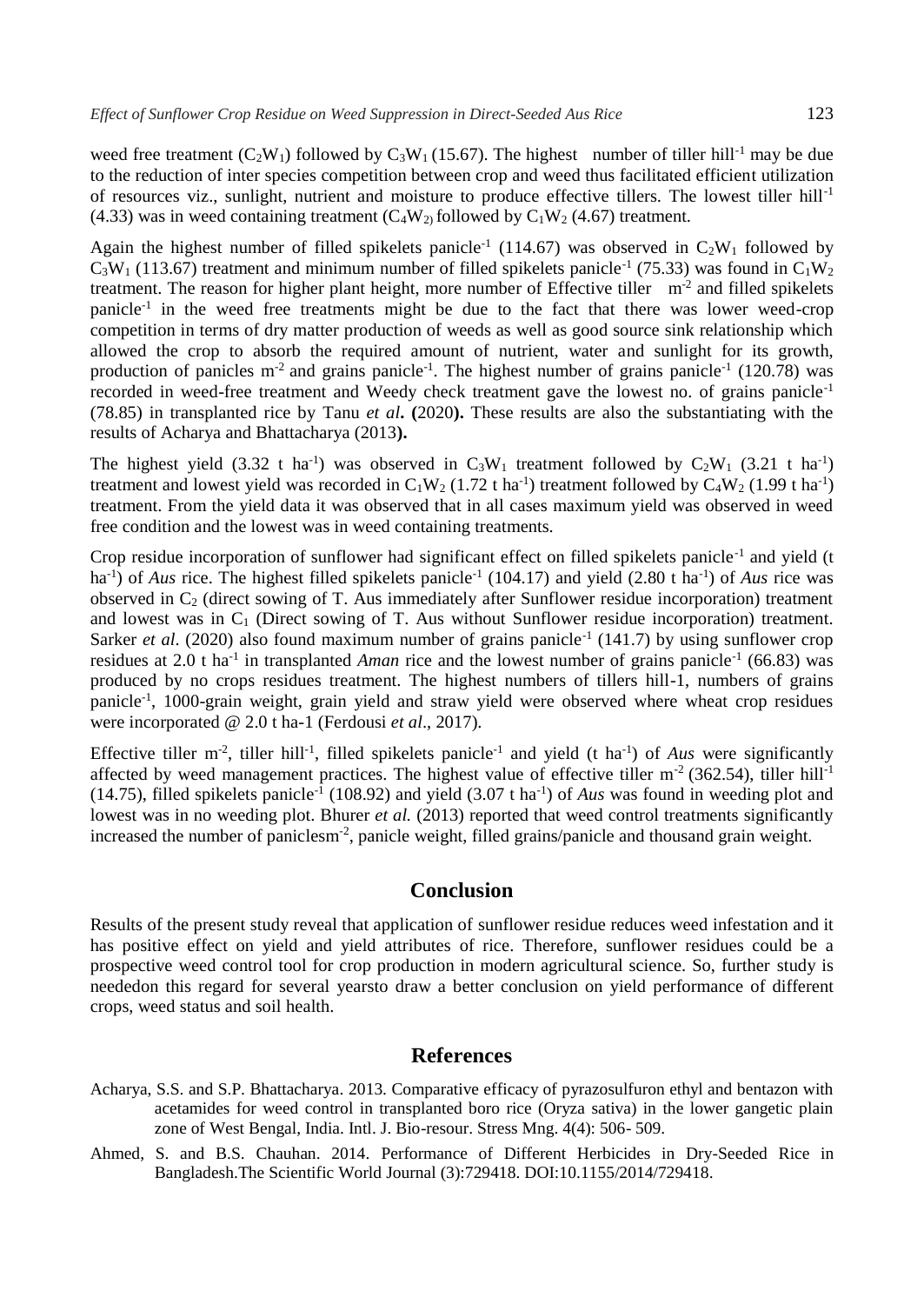- Ahmed, S., M.R. Islam, M.M. Alam, M.M. Haque and A.J.M.S. Karim. 2011. Rice production and profitability as influenced by integrated crop and resources management. Eco-Friendly Agriculture. 11: 720-725.
- BBS (Bangladesh Bureau of Statistics) .2019. Statistical Year Book of Bangladesh, Bureauof Statistics Division, Ministry of Plan, Government People's Republic of Bangladesh, Dhaka. pp.140-144.
- Belz, R.G. 2007. Allelopathy in crop/weed interactions an update, Pest Manag. Sci. 63:308–326.
- Bhurer, K.P., D.N. Yadav, J.K. Ladha, R.B. Thapa and K. Pandey. 2013. Effect of integrated weed management practices on performance of dry direct seeded rice (*Oryza sativa* L.). Agron. J. Nepal. 3.
- Chauhan, B.S., S. Ahmed, T.H. Awan, K. Jabran and S. Manalil. 2015. Integrated weed management approach to improve weed control efficiencies for sustainable rice production in dryseeded systems. Crop Protection.71: 19-24. [https://doi.org/10.1016/j.cropro.2015.01.012.](https://doi.org/10.1016/j.cropro.2015.01.012)
- Cheema, Z.A. and A. Khaliq. 2000. Use of sorghum allelopathic properties to control weeds in irrigated wheat in a semi-arid region of Punjab. Agr.Ecosyst. Environ. 79: 105-112.
- Ferdousi, S., M.R. Uddin, M. Begum, U.K. Sarker, M.N. Hossain and M.M.I. Hoque. 2017. Herbicidal activities of wheat residues in transplant aman rice. Prog. Agric. 28:253-261. [https://doi.org/10.3329/pa.v28i4.36364.](https://doi.org/10.3329/pa.v28i4.36364)
- Hasanuzzaman, M., O. Islam and S. Bapari. 2008. Efficacy of different herbicides over manual weeding in controlling weeds in transplanted rice. Australian J. Crop Sci. 2(1):18- 24.
- Heidarzade, A., H. Pirdashti and M. Esmaeili. 2010. Quantification of allelopathic substances and inhibitory potential in root exudates of rice (*Oryza sativa*) varieties on Barnyardgrass (*Echinochloa crus-galli* L.). Plant Omics J. 3:204-209.
- Islam, A.K.M.M., M.A.U.H. Hia, S.K. Sarkar and M.P. Anwar. 2018. Herbicide based weed management in aromatic rice of Bangladesh. J. Bangladesh Agric. Univ. 16(1): 31–40.
- Kruse, M., M. Strandberg and B. Strandberg. 2000. Ecological effects of allelopathic plants. A review, Department of Terrestrial Ecology, Silkeborg, Denmark, Rep. No. 315.
- Mahmood, K., A. Khaliq, Z.A. Cheema and M. Arshad. 2013. Allelopathic activity of Pakistani wheat genotypes against wild oat (*Avenafatua* L.). Pak. J. Agri. Sci. 50: 169-176.
- Mamun, A.A. 1990. Weeds and their control: A review of weed research in Bangladesh. Agricultural and Rural Development in Bangladesh. Japan Intl. Co- operation Agency, Dhaka, Bangladesh. JSARD. 19: 45-72
- Mazid, M.A., M.A. Jabber, C.R. Riches, E.J.Z. Robinson, M. Mortimer and L.J. Wade. 2001. Weed management implications of introducing dry-seeded rice in the Barind Tract of Bangladesh. Proc. Brighton Crop Protection Conf.-Weeds, BCPC, Farnham, Surrey, UK.
- Mondal, S., M.G. Miah, N.E. Elahi, M.A. Saleque and A. Rahman.2013. Effect of nitrogen levels and Gliricidia Sepium Alley Widths on Rice Based Agroforestry Systems. Bangladesh Rice J. 17(1&2): 26-32.
- Mondal, S**.**, M.I.R. Khan, S. Dixit, P.C.S Cruz, E.M. Septiningsih and A.M. Ismail. 2020**.** Growth, productivity and grain quality of *AG1* and *AG2* QTLs introgressionlines under flooding in directseeded rice system.Field Crop Res. 248: 1-12.
- Narwal, S.S. 1997. Allelopathy and its practical use for weed management. Lecture delivered at Expert Consultation Group Meeting on Weed Ecology and Management. Food and Agriculture Organization, Rome, Italy.
- Rawat, L.S., S.S. Narwal, H.S. Kadian and V.S. Negi. 2011. Allelopathic effects of sunflower (*Helianthus annuus*) on germination and growth of Parthenium hysterophorus, Allelopathy J. 27(2):225-236.
- Sahoo, T.R., R.K. Paikaray, B. Beheraand S.N. Jena.2020. Effect of sunflower residue incorporation, method of establishment and nutrient management on weed population and dry matter in rice. J. Pharmaco. Phytochem. 9(2): 939-941.